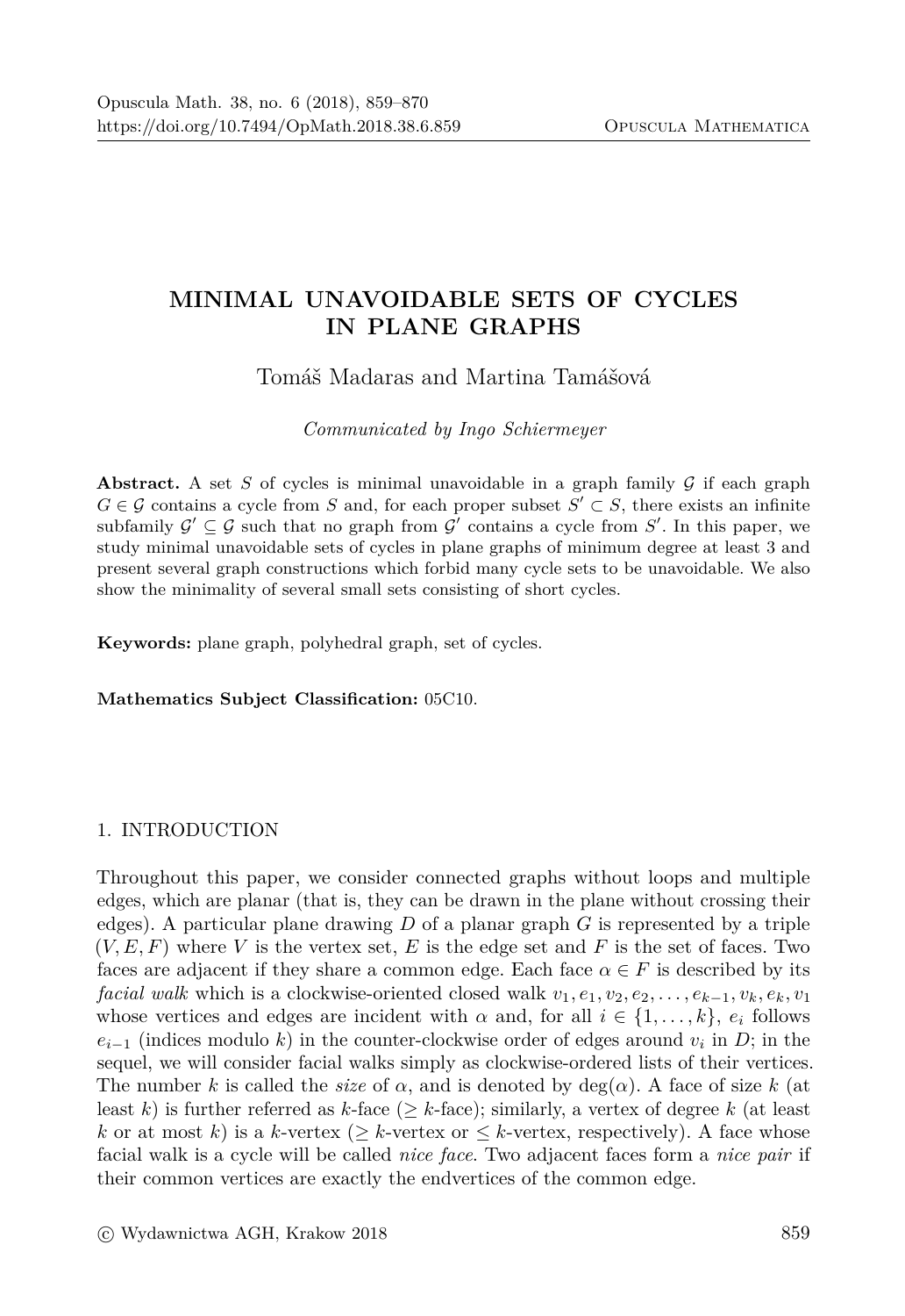By  $C_k, k \geq 3$ , we denote the cycle on k vertices. For positive integers  $k_1, \ldots, k_\ell \geq 3$ , we set

$$
S_{k_1,...,k_\ell} = \{C_{k_1}, \ldots, C_{k_\ell}\};
$$

in addition,

$$
S_{k_1,\ldots,k_\ell,k^+} = \{C_{k_1},\ldots,C_{k_\ell}\} \cup \{C_l: \ l \geq k\}
$$

(here we also allow  $\ell = 0$ ).

We introduce the following definition: A set  $S$  of cycles is *minimal unavoidable* in a graph family G if each graph  $G \in \mathcal{G}$  contains a cycle from S and, for each proper subset  $S' \subset S$ , there exists an infinite subfamily  $\mathcal{G}' \subseteq \mathcal{G}$  such that no graph from  $\mathcal{G}'$  contains a cycle from  $\mathcal{S}'$ . This notion provides a certain unified framework for the study of the cycle structure of graphs of particular families. For example, the Erdős–Gyárfás conjecture says that the set  $S_{\{2^k : k \geq 2\}}$  is unavoidable in the family of graphs of minimum degree  $\geq 3$  although it is not known whether is also minimal (see the discussion in [1] and its negative results for cycle lengths being powers of  $q \ge 3$ ). The results of [4] yield that  $S_{4,8,16,32,64,128}$  is unavoidable in the family of 3-connected cubic plane graphs, with the possible minimal unavoidability of  $S_{4,8,16,32}$  (see also [3]).

The aim of this paper is to explore minimal unavoidable sets of cycles in plane graphs. It is well known that each plane graph of minimum degree at least 3 contains a k-cycle (in fact, a boundary of a k-face),  $3 \leq k \leq 5$ ; moreover, it is not hard to construct infinite families of plane graphs of minimum degree 3 which avoid any two cycles from  $S_{3,4,5}$ . Thus, in that family, the set  $S_{3,4,5}$  is minimal unavoidable. Apart of this result, it seems that a systematic research of minimal unavoidable sets in plane graphs was not performed. We contribute to this topic by specifying the large collection of cycle sets which are not unavoidable (see Section 2) and by showing that the sets  $S_{3,4,11}, S_{3,4,8,9}, S_{3,4,6,8}, S_{3,4,7,9}$  and  $S_{3,5,6,7}$  are minimal unavoidable (Section 3). The paper concludes with several open problems.

#### 2. NEGATIVE RESULTS

The main tool for showing that some sets of cycles are not unavoidable in the family  $\mathcal{G}_3$ of plane graphs of minimum degree at least 3 is the following construction: take a plane graph G which does not contain cycles of lengths  $\ell_1, \ldots, \ell_k$ , and let x be an arbitrary vertex on the outerface of  $G$ . Now, take  $n$  copies of  $G$  and identify all vertices which are counterparts of x; since the resulting graph  $G_n$  is planar, one has just take care to choose G such that  $G_n \in \mathcal{G}_3$ . In this way, we obtain an infinite sequence  $\{G_n\}_{n=1}^{\infty}$  of graphs of  $\mathcal{G}_3$ , none of which containing cycles of lengths  $\ell_1, \ldots, \ell_k$  and  $\ell \geq c(G) + 1$ where  $c(G)$  is the circumference (the length of the longest cycle) in G.

The source graph  $G$  is often built from a smaller plane graph using several operations which replace parts of graphs (mostly vertices and edges) with another configurations. The general operations are the following ones (see Figure 1):

- *truncation*: each *k*-vertex is replaced by *k*-face, resulting in plane cubic graph,
- rectification: each k-vertex is replaced by k-face, resulting in plane 4-regular graph,
- edge-truncation: each edge is replaced by 6-face,
- edge-pentagonalization: after edge-truncation, each of new 6-faces is divided by a new edge into two 5-faces.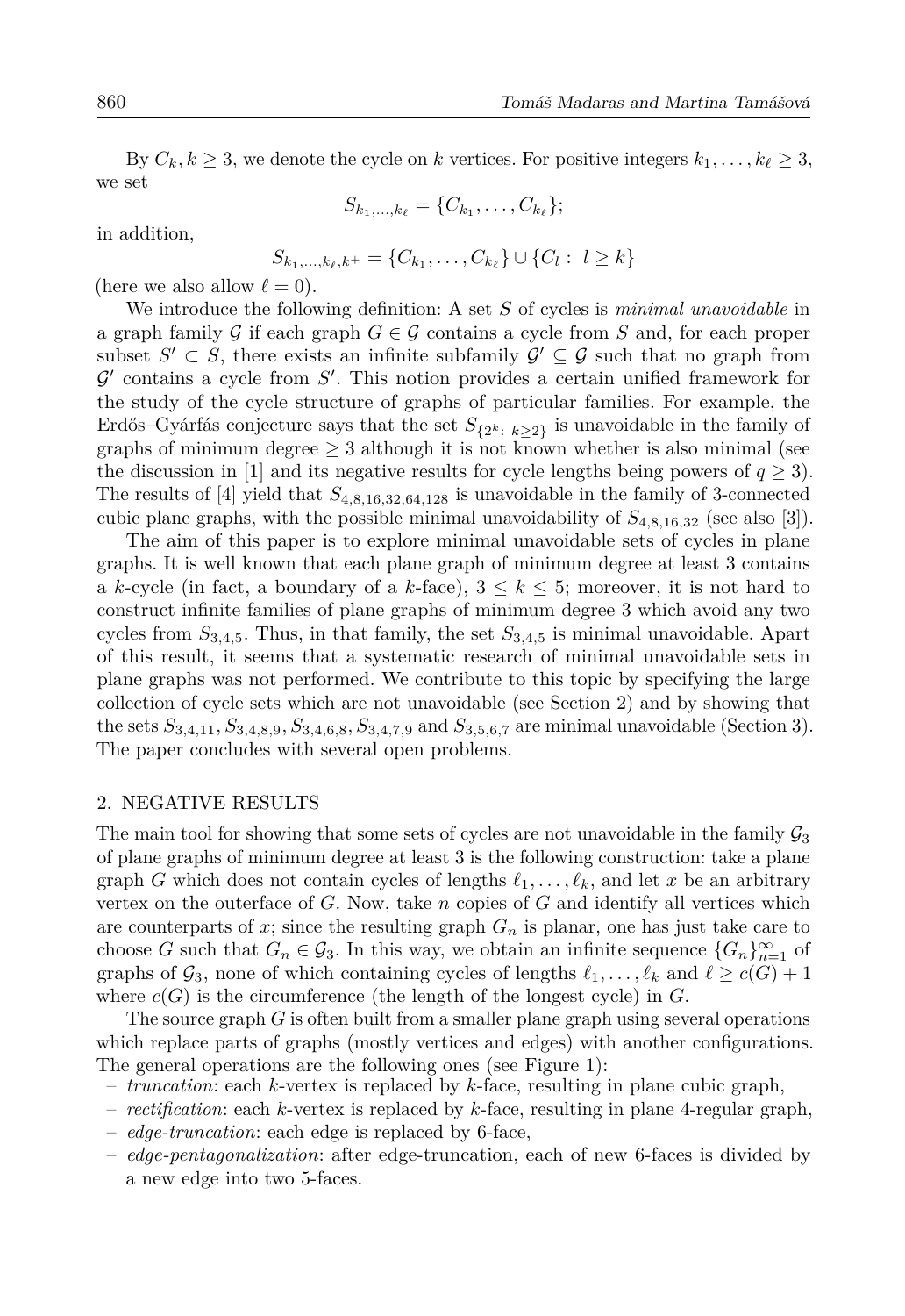

edge-pentagonalization

Fig. 1. Four operations on plane graphs

In addition, we use particular operations which replace 3-faces of a plane graph with suitable small graph (see Figure 2; the original vertices of 3-face correspond to 2-vertices of considered replacement graph):

- $\triangle$ -substitution: each 3-face is replaced by a 6-gon with three attached triangles,
- $\Delta$ -substitution: works similarly, just the replacement graph is a 5-gon with two attached triangles; note that, unlike  $\mathbb{A}$ -substitution, the resulting graph depends on the way how 3-faces of the original graph were replaced.
- $\triangle$ -substitution: as above, just the replacement graph is the graph of 3-cube without a vertex.

Among small starter-graphs which are used in the subsequent constructions, there are well-known graphs of five Platonic polyhedra, and, further, soccerball graph (the truncated icosahedron graph).

For planar graphs of minimum degree at least 3, we will construct, in the above manner, a suitable sequence  $\{G_n\}_{n=1}^{\infty}$  for the following sets of cycles:

- (a) If  $S \subset S_{5^+}$ , then set  $G = K_4$ .
- (b) If  $S \subset S_{3,5,7,9^+}$ , then choose G to be the graph of 3-cube.
- (c) If  $S \text{ }\subset S_{4,...,9,61^{+}}$ , then choose G to be the truncated dodecahedron graph.
- (d) If  $S \subset S_{4,5,13+}$ , then choose G to be the truncated tetrahedron graph.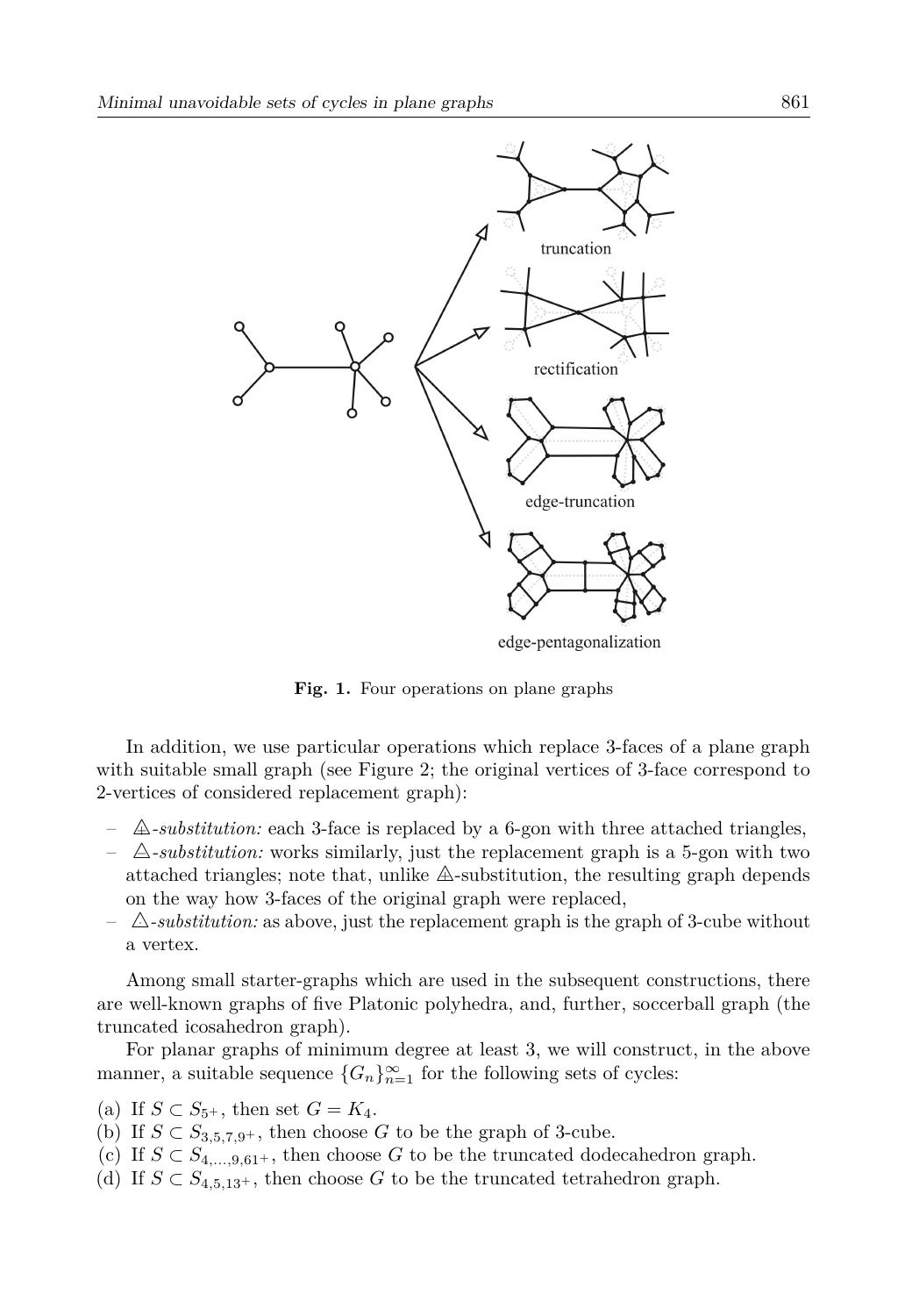- (e) For  $S \subset S_{3,4,6,7,21^+}$ , choose G to be dodecahedron graph.
- (f) For  $S \subset S_{3,4,7,8,61^+}$ , choose G to be soccerball graph.
- (g) For  $S \subset S_{3,4,9,85^+}$ , choose G to be the graph on Figure 3.
- (h) For  $S \text{ }\subset S_{3,4,10,51^+}$ , choose G to be edge-pentagonalized graph of 3-cube.
- (i) For  $S \text{ }\subset S_{4.5,10,...19.180^+}$ , choose G to be  $\triangle$ -substituted truncated dodecahedron graph.
- (j) For  $S \text{ }\subset S_{4,8,...14,141+}$ , choose G to be  $\triangle$ -substituted truncated dodecahedron graph.
- (k) For  $S \text{ }\subset S_{3.5.7,...,14.141+}$ , choose G to be  $\triangle$ -substituted truncated dodecahedron graph.
- (1) For  $S \text{ }\subset S_{3.5.6.8.10.81}$ , choose G to be 80-vertex plane cubic graph having only 4- and 7-faces such that 4-faces are not adjacent, see Figure 4.
- (m) For  $S \n\subset S_{3.6,15+}$ , choose G to be plane cubic graph on 14 vertices consisting of six 5-faces and three nonadjacent 4-faces, see Figure 5.
- (n) For  $S \text{ }\subset S_{3,6,9,145^+}$ , choose G to be plane graph constructed by circular gluing of four copies of the configuration on Figure 6.







Fig. 3. The basic graph for the set  $S_{3,4,9,85}$ +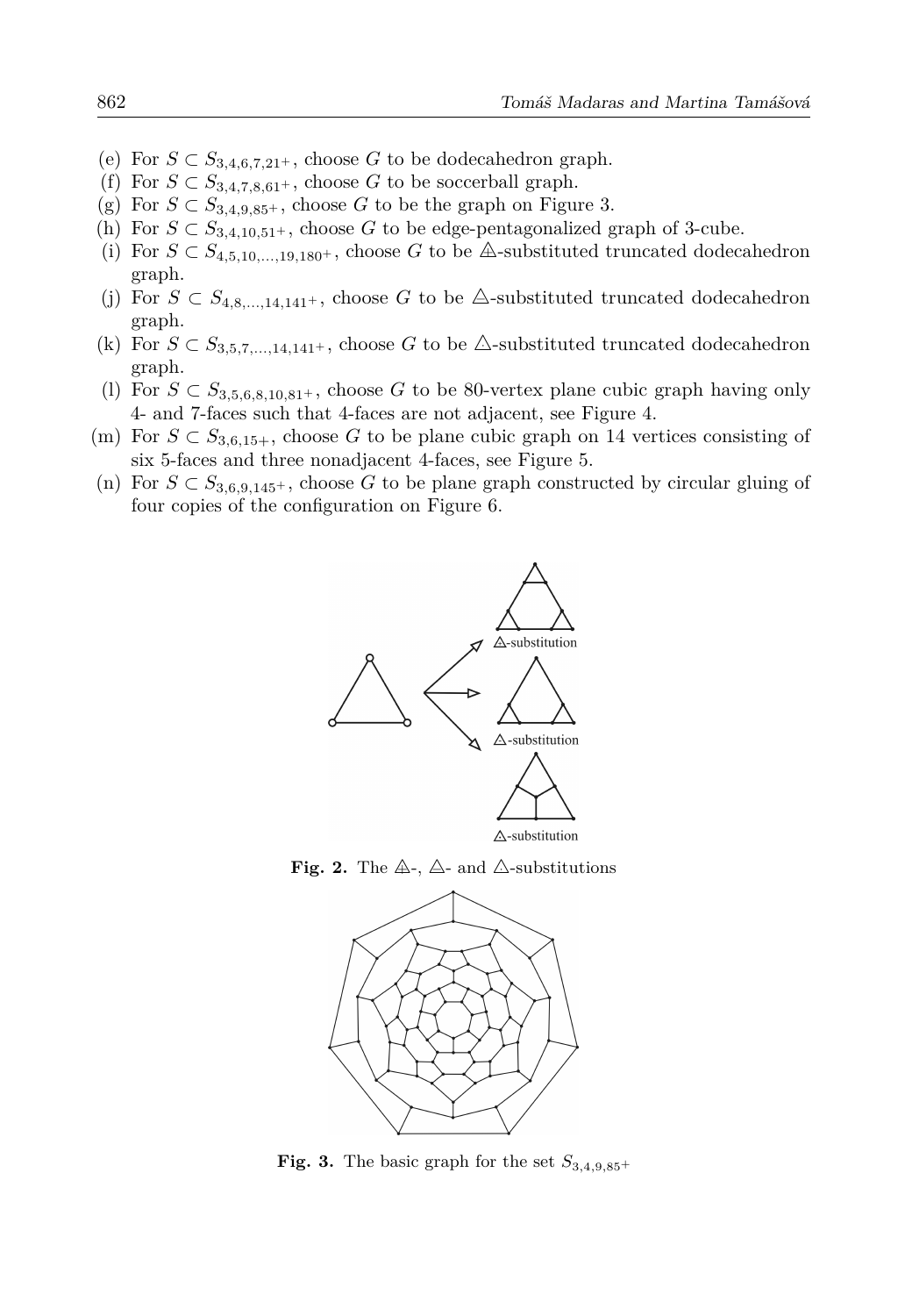

Fig. 4. The basic graph for the set  $S_{3,5,6,8,10,81}$ +



Fig. 5. The basic graph for the set  $S_{3,6,15}$ +



Fig. 6. The one-fourth of basic graph for the set  $S_{3,6,9}$ 

These results imply, in particular, that  $S_{k,l}$  is never unavoidable in the family  $\mathcal{G}_3$ .

#### 3. MINIMAL UNAVOIDABLE SETS IN  $\mathcal{G}_3$

Our main positive result is the following

**Theorem 3.1.** The set  $S_{3,4,11}$  is minimal unavoidable in  $\mathcal{G}_3$ .

*Proof.* By contradiction. Consider a plane graph  $G = (V, E, F)$  of minimum degree at least 3 which has neither a 3-cycle nor a 4-cycle nor else an 11-cycle.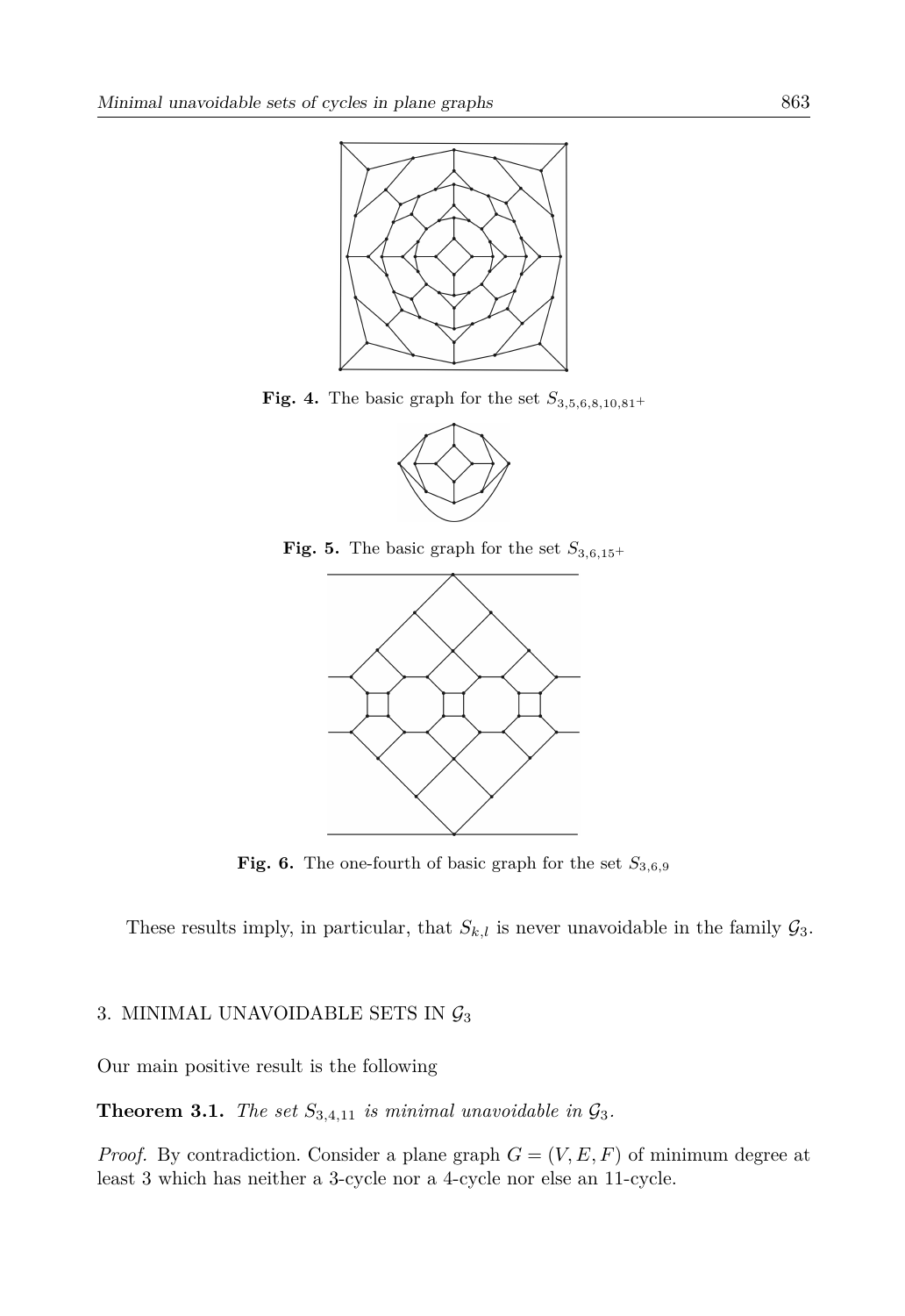For the purposes of this proof, we define *forbidden clusters* of small faces of  $G$  (see Figure 7; note that all vertices on the boundary of each cluster are distinct):

- $-$  three 5-faces forming a linear chain,
- $-$  two 6-faces and one 5-face incident with common 3-vertex.
- $-$  two 5-faces and one 7-face incident with common 3-vertex.
- $-$  a 7-face forming a nice pair with a 6-face,
- $-$  an 8-face forming a nice pair with a 5-face.



Fig. 7. Five forbidden clusters of faces

It is easy to see that each forbidden cluster contains an 11-cycle.

We proceed by Discharging Method: according to the consequence of Euler's formula on the number of vertices, edges and faces of a plane graph,

$$
\sum_{v \in V} (2 \deg(v) - 6) + \sum_{\alpha \in F} (\deg(\alpha) - 6) = -12
$$

assign to vertices and faces of G initial charges  $\mu : V \cup F \to \mathbb{Z}$  such that  $\mu(v) = 2 \deg(v) - 6$  for each  $v \in V$  and  $\mu(f) = \deg(f) - 6$  for each  $f \in F$ . Thus  $\sum_{x \in V \cup F} \mu(x) = -12.$ 

Next, the charges of vertices and faces are redistributed locally in the way that the total sum of the charges remains the same. This redistribution is done by the following discharging rules:

**Rule 1:** Every k-vertex,  $k \geq 4$ , sends 1 to each incident 5-face.

**Rule 2:** Let x be a k-vertex,  $k \geq 4$  which has a positive charge  $\hat{\mu}(x)$  after application of Rule 1. Denote by  $\ell(x)$  the number of 5-faces with the property that each of them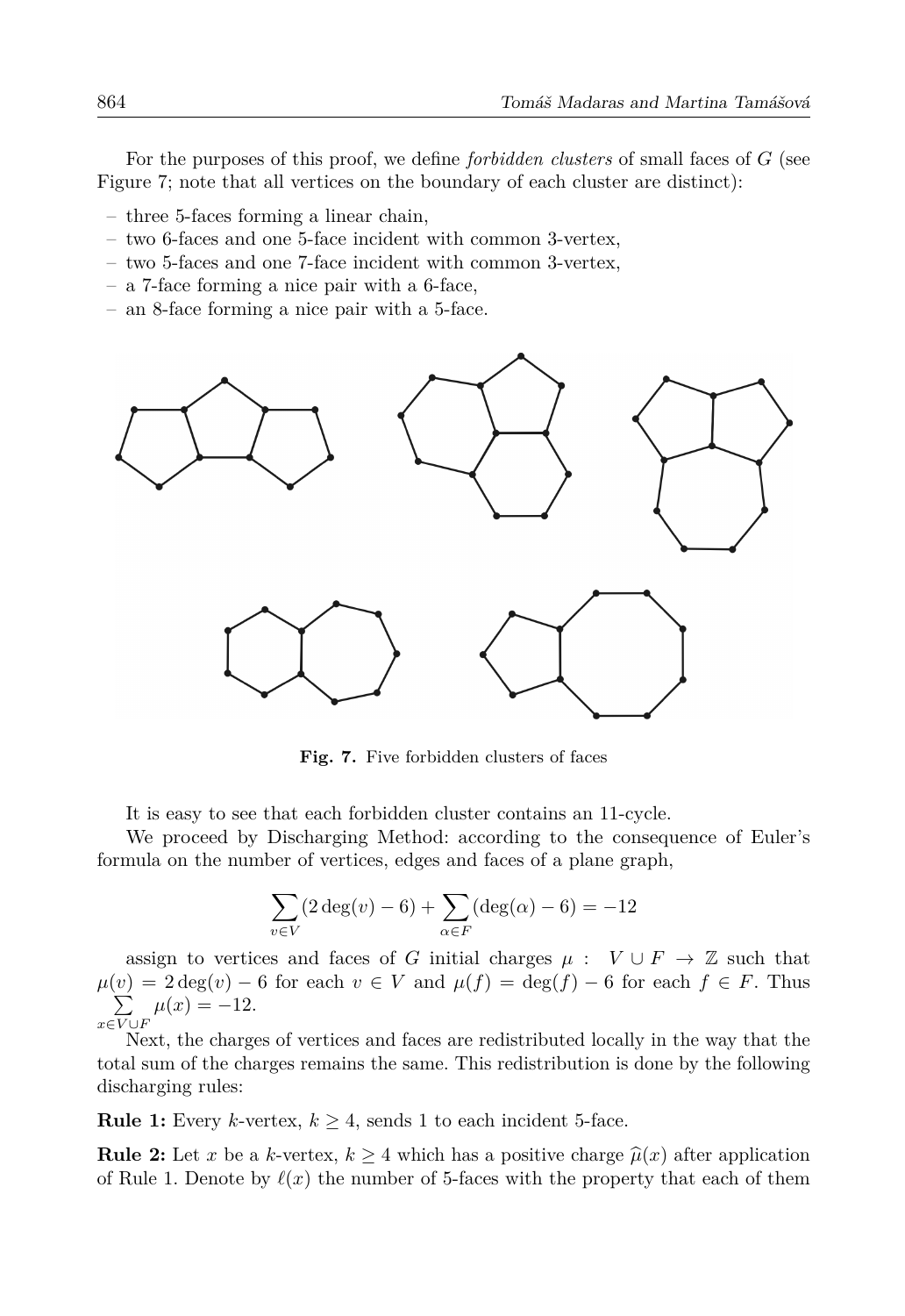is incident with a 3-vertex y which is the neighbour of x. Then x sends  $\frac{\hat{\mu}(x)}{\hat{\mu}(x)}$  to every such 5-face provided  $\ell(x) > 0$ ; if  $\ell(x) = 0$ , no charge is transferred.

**Rule 3:** Let  $\alpha$  be a 7-face having a common edge xy with a 5-face  $\beta$  which is incident only with 3-vertices. Then  $\alpha$  sends  $\frac{1}{3}$  through xy to  $\beta$ .

**Rule 4:** Let  $\alpha$  be an  $\geq$  9-face having a common edge xy with a 5-face  $\beta$  which is incident only with 3-vertices. Then  $\alpha$  sends  $\frac{1}{2}$  through xy to  $\beta$ .

Before the analysis of final charges  $\tilde{\mu}: V \cup F \to \mathbb{Q}$  of vertices and faces, we prove the following auxiliary statements:

**Proposition 3.2.** Three transfers of a charge from a face  $\alpha$  through three consecutive edges on face boundary of  $\alpha$  are not possible.

*Proof.* In the opposite case, there exist three consecutive 5-faces  $\beta, \gamma, \rho$  adjacent to  $\alpha$ . Due to the formulation of Rules 3 and 4, all vertices of these faces are distinct; but then  $\beta, \gamma, \rho$  form a forbidden cluster, a contradiction.  $\Box$ 

**Proposition 3.3.** Let x be a k-vertex,  $k > 6$ , incident with at least two  $> 6$ -faces, or a 5-vertex incident with at least three  $\geq$  6-faces. Then the amount of charge sent from x to a 5-face by Rule 2 is at least  $\frac{1}{3}$ .

*Proof.* In the former case,  $\hat{\mu}(x) \ge 2k - 6 - (k - 2) = k - 4$  and  $\ell(x) \le k$ , thus the contribution of x by Rule 2 is at least  $\frac{k-4}{k} \geq \frac{1}{3}$ ; in the latter case, the contribution is at least  $\frac{2 \cdot 5 - 6 - 2 \cdot 1}{5} = \frac{2}{5} > \frac{1}{3}$ .

Next, by case analysis, we show that  $\tilde{\mu}$  is nonnegative function, yielding a contradiction because  $-12 = \sum_{x \in V \cup F} \mu(x) = \sum_{x \in V \cup F} \tilde{\mu}(x) \ge 0$ .

Case 1. Let v be a vertex of  $G$ .

Case 1.1. If v is a 3-vertex or a k-vertex with  $k \ge 6$  then  $\tilde{\mu}(v) = \mu(v) = 2 \cdot 3 - 6 = 0$ or  $\widehat{\mu}(v) \ge 2k - 6 - k \cdot 1 = k - 6 \ge 0$  which yields, due to Rule 2,  $\widetilde{\mu}(x) \ge 0$ .

Case 1.2. Let v be a 4-vertex. Assume that v is incident with three 5-faces  $[v_1vv_2w_1w_2]$ ,  $[v_2vv_3w_3w_4]$ ,  $[v_3vv_4w_5w_6]$ . If all  $w_i, i = 1,...,6$  are distinct and none of them coincides with a vertex from  $\{v_1, \ldots, v_4\}$ , then these 5-faces form a forbidden cluster. If there are  $i \in \{1, ..., 6\}, j \in \{1, ..., 4\}$  such that  $w_i = v_j$ , then v and two of its neighbours form a 3-cycle. Finally, if  $w_i = w_j$  for some  $i, j \in \{1, ..., 6\}$ , then  $w_i$ , v and some two neighbours of v form a 4-cycle. Therefore, we conclude that v is incident with at most two 5-faces, yielding  $\tilde{\mu}(v) \ge 2 \cdot 4 - 6 - 2 \cdot 1 = 0$ .

Case 1.3. Let v be a 5-vertex. By similar argument as in Case 1.2, we obtain that v is incident with at most three 5-faces, thus  $\hat{\mu}(v) \ge 2 \cdot 5 - 6 - 3 \cdot 1 > 0$  which also yields  $\widetilde{\mu}(x) \geq 0.$ 

Case 2. Let  $\alpha = [x_1x_2x_3x_4x_5]$  be a 5-face.

Case 2.1. If  $\alpha$  is incident with an  $\geq$  4-vertex, then, by Rule 1,  $\tilde{\mu}(\alpha) \geq -1+1=0$ .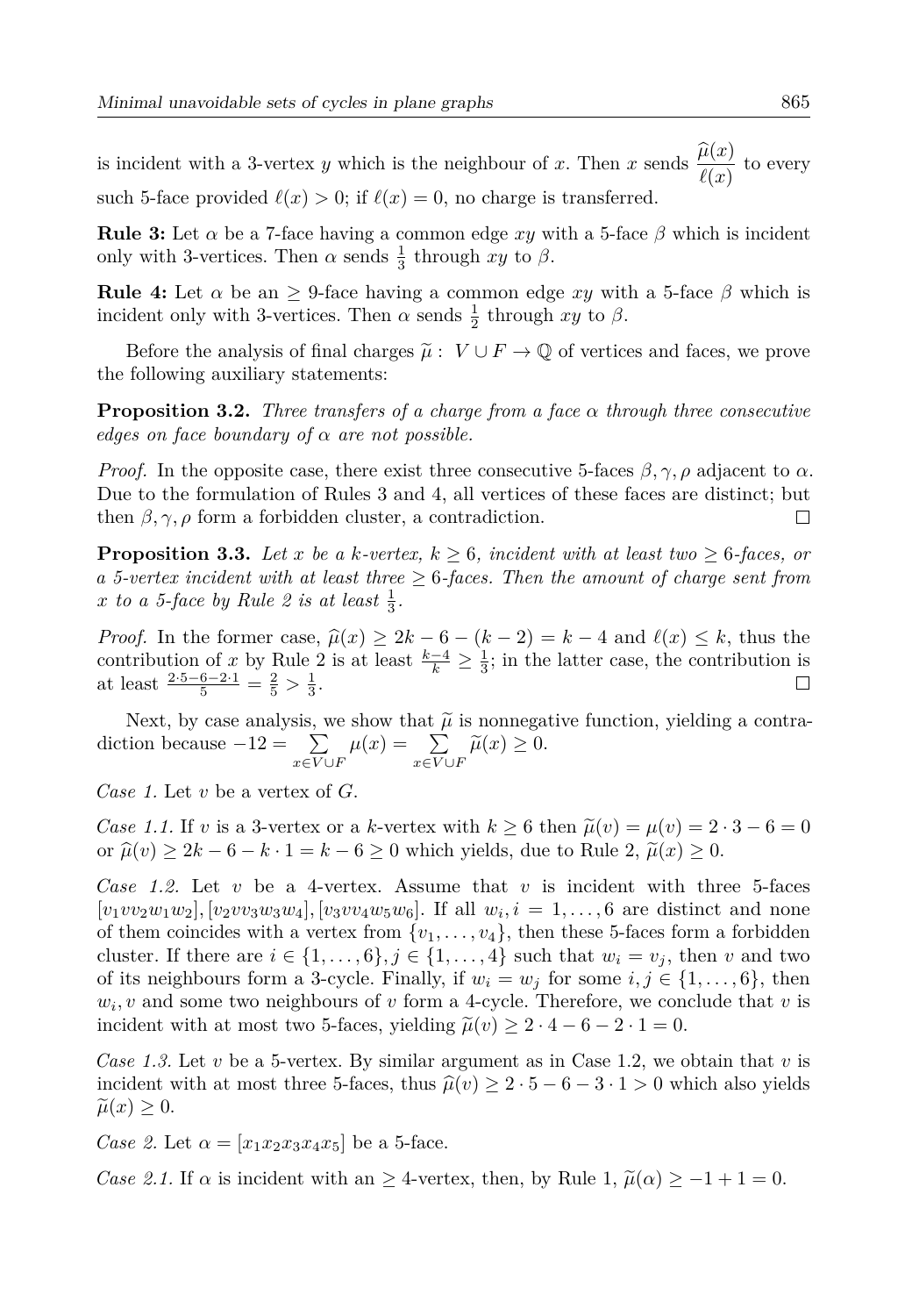Case 2.2. Assume that  $\alpha$  is incident only with 3-vertices (denote by  $y_i, i = 1, \ldots, 5$ ) the neighbour of  $x_i$  distinct from  $x_{i-1}, x_{i+1}$ ; observe that all  $x_i, y_i$  are distinct) and let  $\beta, \eta, \gamma, \rho$  and  $\omega$  be faces around  $\alpha$  which contain the edge  $x_1x_2, x_2x_3, x_3x_4, x_4x_5$ and  $x_5x_1$ . Note that  $\alpha$  cannot be adjacent with an 8-face (such an 8-face must be nice and, due to absence of 3-and 4-cycles, it forms a forbidden cluster with  $\alpha$ ). If  $\alpha$  is adjacent with at least two  $\geq$  9-faces or with at least three 7-faces or else with one  $\geq$  9-face and two 7-faces, then, by Rule 4 or 3,  $\tilde{\mu}(\alpha) \geq -1 + 2 \cdot \frac{1}{2} = 0$  or  $\tilde{\mu}(\alpha) \geq -1+3\cdot\frac{1}{3} = 0$  or else  $\tilde{\mu}(\alpha) \geq -1+\frac{1}{2}+2\cdot\frac{1}{3} > 0$ . Hence, in subsequent analysis, we suppose that these possibilities do not occur. Then  $\alpha$  is adjacent with (at least) three  $\leq$  6-faces. Taking into account the symmetries, we discuss several possibilities for degrees of  $\alpha$  and neighbouring faces.

Case 2.2.1. Around  $\alpha$ , there are two nonadjacent 5-faces, say  $\beta = [x_1 x_2 y_2 u y_1]$  and  $\gamma = [x_3x_4y_4vy_3]$ . To prevent  $\alpha, \beta, \gamma$  to form a forbidden cluster, some of their vertices must coincide, which yields, up to symmetry, the following cases to analyze:

If  $u = v$ , then the neighbours of  $y_1$  and  $y_5$  incident with  $\omega$  are distinct from all  $x_i, y_i$  and u. Taking into account the paths  $y_5x_5x_4y_4uy_3x_3x_2x_1y_1$ ,  $y_5x_5x_1x_2x_3x_4y_4uy_1$ ,  $\omega$  is neither a 5-face nor a 6-face nor else a 7-face (note that, in this case,  $\omega$  is nice and none of its vertices coincides with  $u$ , hence, it forms a forbidden cluster with  $\alpha$ ,  $\beta$ ). The same argument holds for the face  $\rho$ . Hence, both  $\omega$  and  $\rho$  are  $> 9$ -faces, a contradiction.

If  $u = y_4$ , then again  $\omega$  cannot be 5-, 6- or 7-face (as an 11-cycle always appears then), hence it is an  $\geq$  9-face. Further, observe that  $\eta$  cannot be a 5-face  $[x_2x_3y_3z y_2]$ , as it forms an 11-cycle  $x_1x_5x_4x_3x_2y_2zy_3xy_4y_1x_1$ . If  $\eta$  is a 6-face  $[x_2y_2zwy_3x_3]$ , then  $\rho$ is neither a 5-face nor a 6-face nor else a 7-face (because the paths  $x_5x_1x_2y_2zwy_3vy_4$ ,  $x_5x_4x_3y_3wzy_2y_4$  and  $x_5x_1x_2x_3y_3y_4$  form, together with a part of the boundary of  $\rho$ , an 11-cycle); hence, it must be an  $\geq$  9-face. Finally,  $\eta$  cannot be a 7-face, as the part of its boundary forms, together with path  $x_2x_1x_5x_4xy_3$ , an 11-cycle. Thus we obtain that  $\alpha$  is always adjacent with at least two  $\geq$  9-faces, a contradiction.

Case 2.2.2. Around  $\alpha$ , there are two adjacent 5-faces, say  $\beta = [x_1 x_2 y_2 y_1]$  and  $\eta = [x_2 x_3 y_3 v y_2]$  (note that, due to Case 2.2.1,  $\gamma$ ,  $\rho$  and  $\omega$  are  $\geq$  6-faces). Then  $\beta$ ,  $\eta$ form a nice pair. Consider the face  $\gamma$  and discuss first the case when  $\gamma = [x_3 x_4 y_4 w z y_3]$ is a 6-face and  $y_4, w, z$  are distinct from  $v, u, y_1, y_2$ . Then  $x_1y_1uy_2vy_3zwy_4x_4x_5x_1$  is an 11-cycle, thus, some of the mentioned vertices must coincide. Taking into account the absence of 3- and 4-cycles, we get that either  $z = y_1$  or  $u = w$  or else  $w = y_1$ .

Let  $z = y_1$ . If  $\rho$  is a 6-face, then it is either incident with  $y_1$  (which yields a 3- or 4-cycle) or it forms a forbidden cluster with  $\alpha$  and  $\gamma$ . Similarly, if  $\rho$  is a 7-face, then it either forms a forbidden cluster with  $\gamma$  or is incident with  $y_1$  or w (this, however, yields a 3- or 4-cycle). Hence,  $\rho$  is an  $\geq$  9-face. Next, if  $\omega$  is a 6-face, then it forms, with  $\alpha, \beta$  and  $\eta$ , a face cluster containing an 11-cycle, and if it is a 7-face, then it forms forbidden cluster with  $\alpha$  and  $\beta$ . Therefore  $\omega$  is also an  $\geq$  9-face, a contradiction.

If  $u = w$ , then  $\rho$  is neither a 6-face (as it either forms a forbidden cluster with  $\gamma$ and  $\alpha$  or has three common vertices with  $\gamma$  resulting in a 3- or 4-cycle) nor a 7-face (from similar reason with respect to  $\gamma$ ), hence, it is an  $\geq$  9-face. Now  $\omega$  being a 6- or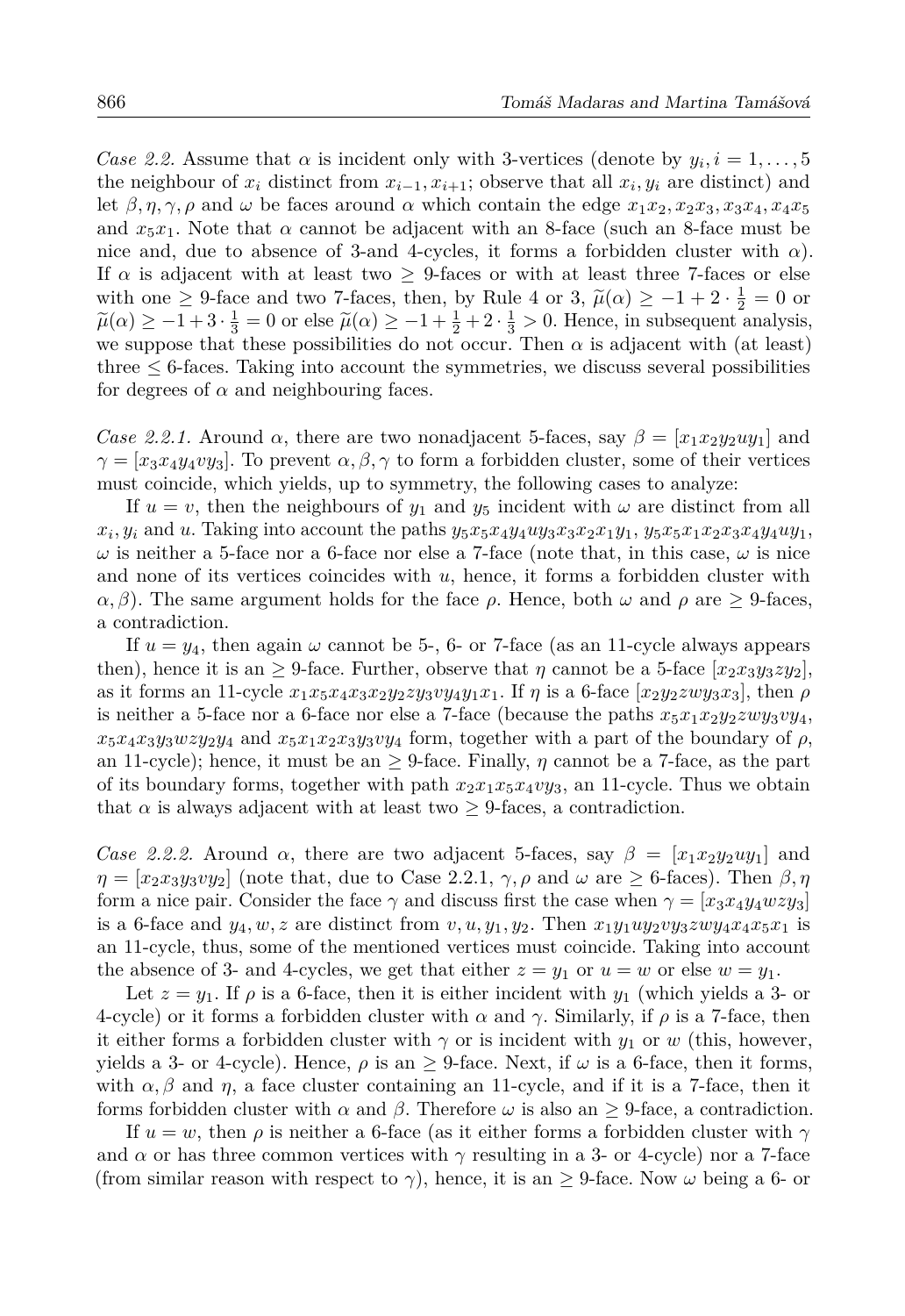a 7-face forms either a forbidden cluster (with  $\alpha, \beta, \eta$  or  $\alpha, \beta$ ) or yields a 3- or 4-cycle in G. Thus, it is also an  $> 9$ -face, a contradiction.

The same conclusion (following the same argumentation) for the sizes of  $\rho$  and  $\omega$ is obtained also in the case when  $w = y_1$ .

The above considerations then exclude  $\gamma$  from being a 6-face, which applies also to  $\omega$  due to symmetry. Both  $\gamma$  and  $\omega$  are thus  $\geq$  7-faces. Note that if  $\gamma$  is a 7-face, then it either forms a forbidden cluster with  $\eta$  and  $\alpha$ , or  $y_2$  and  $y_4$  are adjacent; in the latter case, however, the face  $\rho$  is not a 6-face as it would form a forbidden cluster with  $\gamma$ , or a 3- or 4-cycle. We can conclude that  $\beta$ ,  $\eta$  are the only  $\leq$  6-faces around  $\alpha$ , a contradiction.

Case 2.2.3.  $\alpha$  is incident with exactly one 5-face  $\beta = [x_1 x_2 y_2 u y_1]$ . Assume first that  $\gamma = [x_3x_4y_4vzy_3]$  is a 6-face having no common vertices with  $\beta$ . If  $\eta = [y_2x_2x_3y_3wt]$ is a 6-face, then it either forms a forbidden cluster with  $\alpha, \gamma$  or, when  $t = y_4$ , the 11-cycle  $uy_1x_1x_5x_4y_4wy_3x_3x_2y_2u$ . In addition, if  $\eta = [y_2x_2x_3y_3wts]$  is a 7-face, then it either forms a forbidden cluster with  $\alpha, \beta$  or, when  $t = y_4$  or  $s = v$ , the 11-cycle  $uy_1x_1x_5x_4x_3y_3wtsy_2u$ . Hence  $\eta$  is necessarily an  $\geq$  9-face. Consider now the faces  $\rho$ ,  $\omega$ . If  $\omega = [y_5x_5x_1y_1pq], \rho = [y_4x_4x_5y_5rs]$  are both 6-faces, then either they form a forbidden cluster with  $\alpha$ , or  $s = y_1$  with  $vzy_3x_3x_4x_5y_5qpy_1y_4v$  being an 11-cycle. If  $\omega = [y_5x_5x_1y_1pq]$  is a 6-face and  $\rho = [y_4x_4x_5y_5rsc]$  is a 7-face, then  $\rho, \omega$  either form a forbidden cluster, or  $y_1 = s$  with  $cy_4vzy_3x_3x_4x_5y_5rsc$  being an 11-cycle. In addition, if  $\omega$  is a 7-face and  $\rho$  is a 6-face, then  $\omega$  forms a bad cluster either with  $\alpha$ ,  $\beta$  or (if it it incident with  $y_2$ ) with  $\rho$ . Thus we have, around  $\alpha$ , either two  $\geq$  9-faces of one  $\geq$  9-face and two  $\geq$  7-faces, a contradiction.

Next, assume that  $\gamma = [x_3 x_4 y_4 v z y_3]$  is a 6-face having some common vertices with  $\beta$  (this can be assumed, due to symmetry, also for the face  $\rho$ ). There are six cases:  $z \in \{y_1, u\}, v \in \{u, y_1, y_2\}, \text{ and } u = y_4.$  Note that, in each of these cases,  $\eta$  cannot be a 6-face, as it either forms a forbidden cluster with  $\gamma$ ,  $\alpha$  or has at least three common vertices with  $\gamma$ , but this yields a 3- or 4-cycle in G. If  $\eta$  is a 7-face, then it either forms a forbidden cluster with  $\gamma$  or a forbidden cluster with  $\alpha, \beta$  or else a 3- or 4-cycle in neighbourhood of  $\alpha$ . Thus,  $\eta$  is always an  $\geq$  9-face. Similarly,  $\rho$  is not a 6-face (due to forbidden cluster with  $\alpha$  and  $\gamma$  or to appearance of short forbidden cycles), and not a 7-face except of the case when  $z = u$  and u is incident with  $\rho$ . In that case, there is no 11-cycle formed of some vertices of  $\alpha, \beta, \gamma, \rho$ , but if, in addition,  $\omega$  is a 6-face, then the pair  $\rho, \omega$  is nice and subsequently forms a forbidden cluster; hence  $\alpha$  is surrounded with  $\geq$  9-face and two  $\geq$  7-faces, a contradiction.

Hence, we may assume that both  $\gamma$ ,  $\rho$  are  $\geq$  7-faces, thus  $\eta = [y_3 x_3 x_2 y_2 w z]$  and  $\omega$ are 6-faces. Let  $\gamma = |y_4 x_4 x_3 y_3 r q p|$  be a 7-face. Then either  $\gamma$  forms a bad cluster with  $\eta$ , or they have at least three vertices in common. If  $w = p$ , then  $uy_2pqry_3x_3x_4x_5x_1y_1u$ is an 11-cycle. Similarly, if  $q = y_2$ , then  $qwzy_3x_3x_2x_1x_5x_4y_4pq$  is an 11-cycle, and if  $y_4 = w$ , then  $uy_2x_2x_3y_3zwx_4x_5x_1y_1u$  is also an 11-cycle. Let  $p = y_2$ . Then  $y_2$  is  $\geq$  5-vertex and in the case when it is a 5-vertex, the face that shares the edge  $uy_2$ with  $\beta$  is not a 5-face (since  $y_4$  would be a 2-vertex). Thus, Rule 2 is applied with the contribution from  $y_2$  to  $\alpha$  being at least  $\frac{1}{3}$ , and we have, with two contributions by Rule 3 (from  $\gamma$ ) and Rule 3 / Rule 4 (from  $\rho$ ),  $\tilde{\mu}(\alpha) \ge -1+3 \cdot \frac{1}{3} = 0$ . The same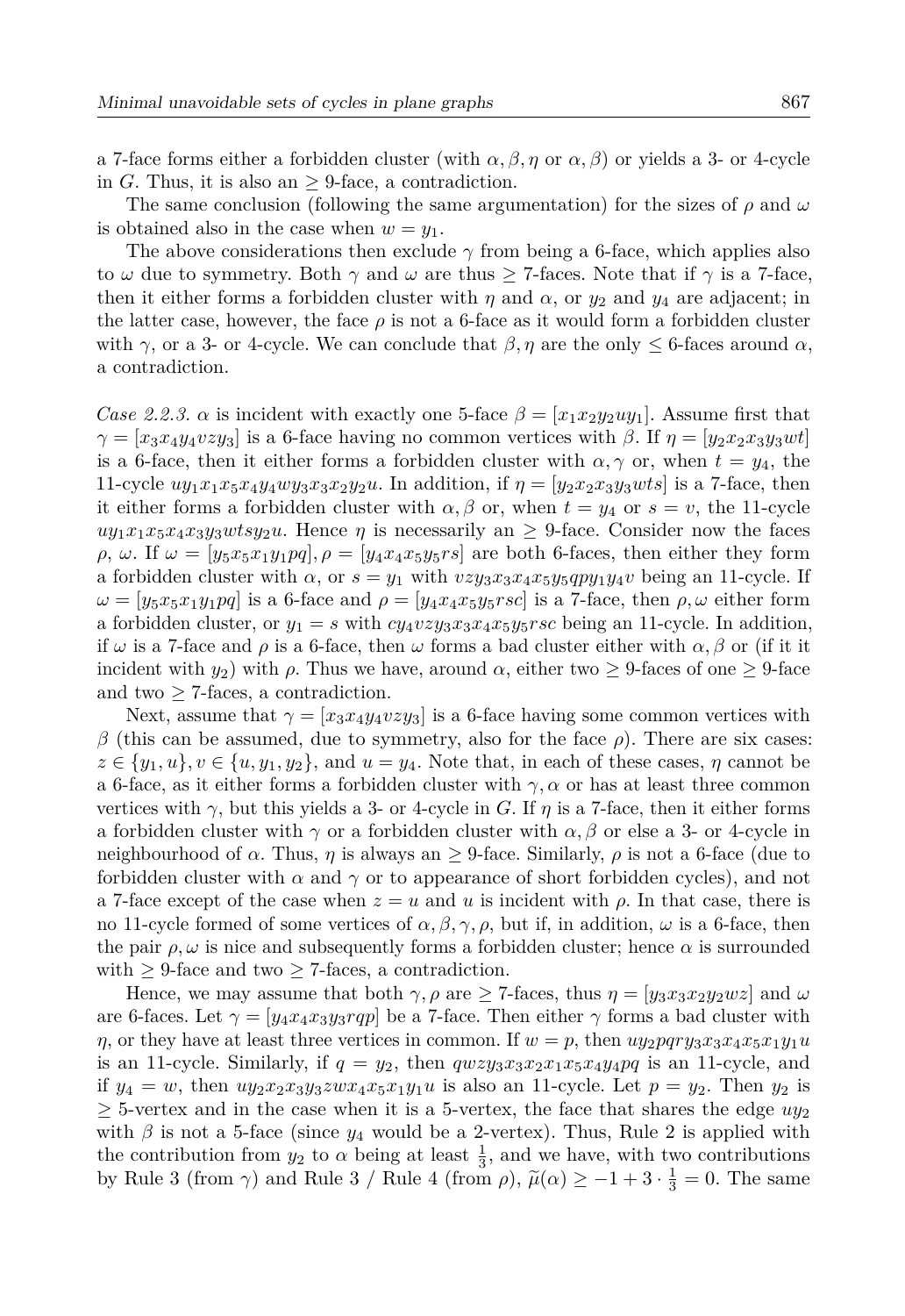consideration can be used, due to symmetry, also when  $\rho$  is a 7-face. We conclude then that both  $\gamma$ ,  $\rho$  are  $\geq$  9-faces, a contradiction.

Case 2.2.4. Let  $\alpha$  be surrounded only with  $\geq 6$ -faces. Note that at least three of them are exactly 6-faces, hence two of them have to be adjacent, say  $\beta = [x_1 x_2 y_2 u w y_1]$  and  $\eta = [x_2 x_3 y_3 v_2 y_2]$ . If  $\beta$  and  $\eta$  form a nice pair, then the cluster of  $\alpha, \beta$  and  $\eta$  is forbidden; hence, some of their vertices coincide. Taking into account that all  $y_i$ ,  $i = 1, \ldots, 5$  are distinct, we have  $v = y_1$  or  $w = y_3$  which yields symmetric cases. Thus, without loss of generality, let  $v = y_1$ . If  $\omega$  is a 6-face or a 7-face, then it forms a forbidden cluster with  $\alpha, \beta$  or with  $\beta$ ; hence, it is an  $\geq$  9-face. Similarly,  $\gamma$  being a 6-face forms either a forbidden cluster with  $\alpha$ ,  $\eta$ ), or a 3- or 4-cycle (if  $y_1$  is incident with  $\gamma$ ); when  $\gamma$ is a 7-face, it forms either a forbidden cluster with  $\eta$ , or again a 3- or 4-cycle (if it contains  $y_1$ ). Thus  $\gamma$  is also an  $> 9$ -face, a contradiction.

Case 3. Let  $\alpha$  be a 7-face. Note that, due to the absence of 3- and 4-cycles in G,  $\alpha$ is a nice face. Suppose that there are two transfers of a charge from  $\alpha$  by Rule 3 to 5-faces  $\beta$ ,  $\gamma$  through consecutive edges on face boundary of  $\alpha$ . Then the only possibility to avoid 3- or 4-cycles or having  $>$  4-vertices on  $\beta$  or  $\gamma$  is that the faces  $\alpha$ ,  $\beta$  and  $\gamma$ form a forbidden cluster. Therefore, we conclude that, from  $\alpha$ , at most three transfers by Rule 3 are possible, and so  $\tilde{\mu}(\alpha) \geq 7-6-3 \cdot \frac{1}{3} = 0$ .

Case 4. Let  $\alpha$  be a k-face,  $k \geq 9$ . According to the above proposition, at most  $\left[\frac{2}{3}k\right]$ transfers of a charge by Rule 4 from  $\alpha$  are possible, thus  $\tilde{\mu}(\alpha) \geq k - 6 - \frac{1}{2} \cdot \left[\frac{2}{3}k\right] \geq 0$ .

This proves the unavoidability of  $S_{3,4,11}$ ; its minimality follows from the constructions  $(5)$ ,  $(9)$  and  $(11)$  of Section 2.  $\Box$ 

#### **Theorem 3.4.** The sets  $S_{3,4,6,8}$  and  $S_{3,4,8,9}$  are minimal unavoidable in  $\mathcal{G}_3$ .

*Proof.* Let  $G \in \mathcal{G}_3$  be a graph without 3-cycle or 4-cycle. Using a non-polyhedral variant of theorem of Wernicke  $[8]$  (the details are left to reader), we obtain that G contains a 5-face adjacent to an  $\leq$  6-face. Observe that these two faces necessarily form a nice pair (otherwise a 3- or 4-cycle is found in  $G$ ); since two adjacent 5-faces (a 5-face with a 6-face) then form an 8-cycle (a 9-cycle), the unavoidability of the above mentioned sets follows. The minimality of  $S_{3,4,6,8}$  follows from the constructions  $(1), (3), (4)$  and  $(10)$  of Section 2, the minimality of  $S_{3,4,8,9}$  similarly follows from the constructions  $(4)$ ,  $(5)$ ,  $(8)$  and  $(9)$ .  $\Box$ 

### **Theorem 3.5.** The set  $S_{3,4,7,9}$  is minimal unavoidable in  $\mathcal{G}_3$ .

*Proof.* Let  $G \in \mathcal{G}_3$  be a graph of girth 5. By dual variant of result of Borodin [2], G contains a 3-vertex surrounded by three faces such that the sum of their sizes is at most 17. Now,

- if one of these faces is a 7-face, then it is necessarily nice, hence it bounds a 7-cycle,
- if one of these faces is a 6-face and another one is a 5-face, then they form a nice pair and, consequently, a 9-cycle,
- if all three faces are 5-faces, then, due to absence of 3- and 4-cycles in  $G$ , any two of them form a nice pair, thus together, they form a 9-cycle.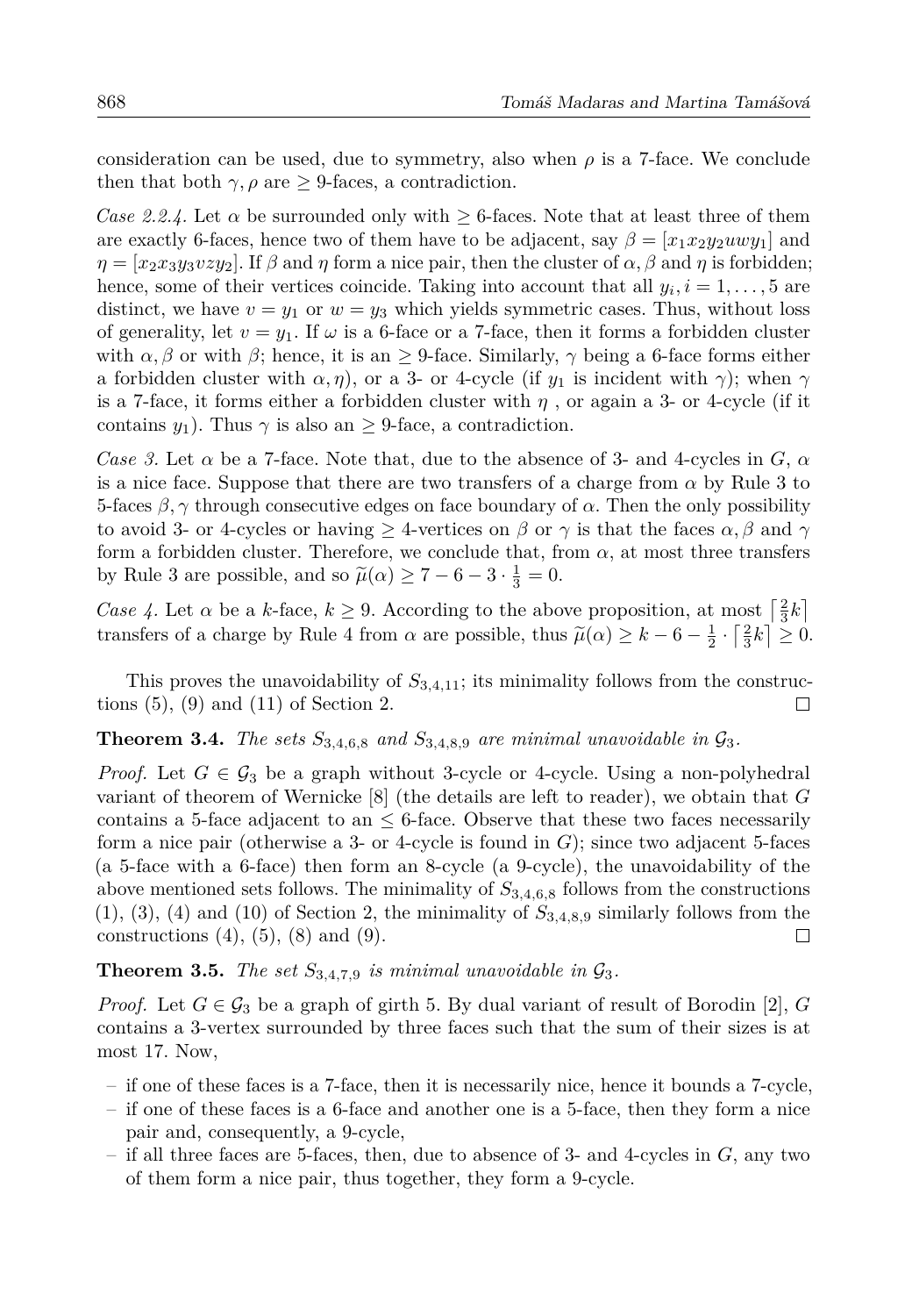This proves the unavoidability of  $S_{3,4,7,9}$ ; its minimality follows from the constructions  $(5), (7), (11)$  and  $(3)$  of Section 2.  $\Box$ 

**Theorem 3.6.** The set  $S_{3.5.6.7}$  is minimal unavoidable in  $\mathcal{G}_3$ .

*Proof.* Let  $G \in \mathcal{G}_3$  be a graph without 3-cycle. By non-polyhedral variant of Kotzig theorem [6] (in dual form), G contains a 4-face  $\alpha$  adjacent to an  $\leq$  7-face  $\beta$ , or a 5-face  $\alpha'$  adjacent to an  $\leq$  6-face  $\beta'$ . Now,

- if  $\beta$  is a 4-face, then it forms a nice pair with  $\alpha$  (otherwise a 3-cycle is found). thereby forming with  $\alpha$  a 6-cycle,
- if  $\beta$  is a 6-face or a 7-face, then it is nice (otherwise one finds a 3-cycle in G), hence it bounds a 6-or 7-cycle.
- if none of the above possibilities happen, then a 5-face  $\beta$  or  $\alpha'$  forms a 5-cycle in G.

This proves the unavoidability of  $S_{3,5,6,7}$ ; its minimality follows from the constructions  $(3), (5), (11)$  and  $(12)$  of Section 2.  $\Box$ 

#### 4. CONCLUDING REMARKS

Although the negative results of Section 2 filter out many sets of cycles, the characterizations of minimal unavoidable sets is still far from being complete. The first open cases are the sets  $S_{3,4,k}$  for  $12 \leq k \leq 20$ . The minimal unavoidability of  $S_{3,4,14}$  may be also indirectly indicated by the fact from [5] that the only cycle whose heaviness could not be proved (using specialized constructions), for the family of 3-connected planar graphs without triangular and quadrangular faces, is exactly  $C_{14}$  (we note that the existence of a planar graph of girth 5 with 2-valent vertices being far apart and no 14-cycle would lead to the constructions of graphs whose 14-cycles necessarily pass through vertices of high degree). Since proving the lightness of  $C_{14}$  may be difficult, a little easier task would be to show, at least, the presence of  $C_{14}$  in these plane graphs. Note also that although a particular cycle is heavy in a graph family, still it can be unavoidable; for example,  $C_{11}$  and  $C_{12}$  might exist in each plane graph of minimum degree 5 whereas they are known to be heavy in that graph family.

The constructions of Section 2 to exclude certain sets of cycles from being unavoidable are mostly based on graphs which have cut vertices. Under the restriction of 3-connectedness on plane graphs, one has to develop other types of constructions; also, it may happen that a certain set of cycles which is not unavoidable in planar graphs of minimum degree 3 is indeed minimal unavoidable in polyhedral graphs. This is the subject of further research in the paper [7].

#### Acknowledgements

This work was supported by the Slovak Research and Development Agency under the Contract No.  $APVV-15-0116$ , by the Slovak VEGA Grant  $1/0368/16$  and by P.J. Safárik University grant VVGS-PF-2016-72604, and partially supported by DAAD, Germany (as part of BMBF) and by the Ministry of Education, Science, Research and Sport of the Slovak Republic within the project 57320575.